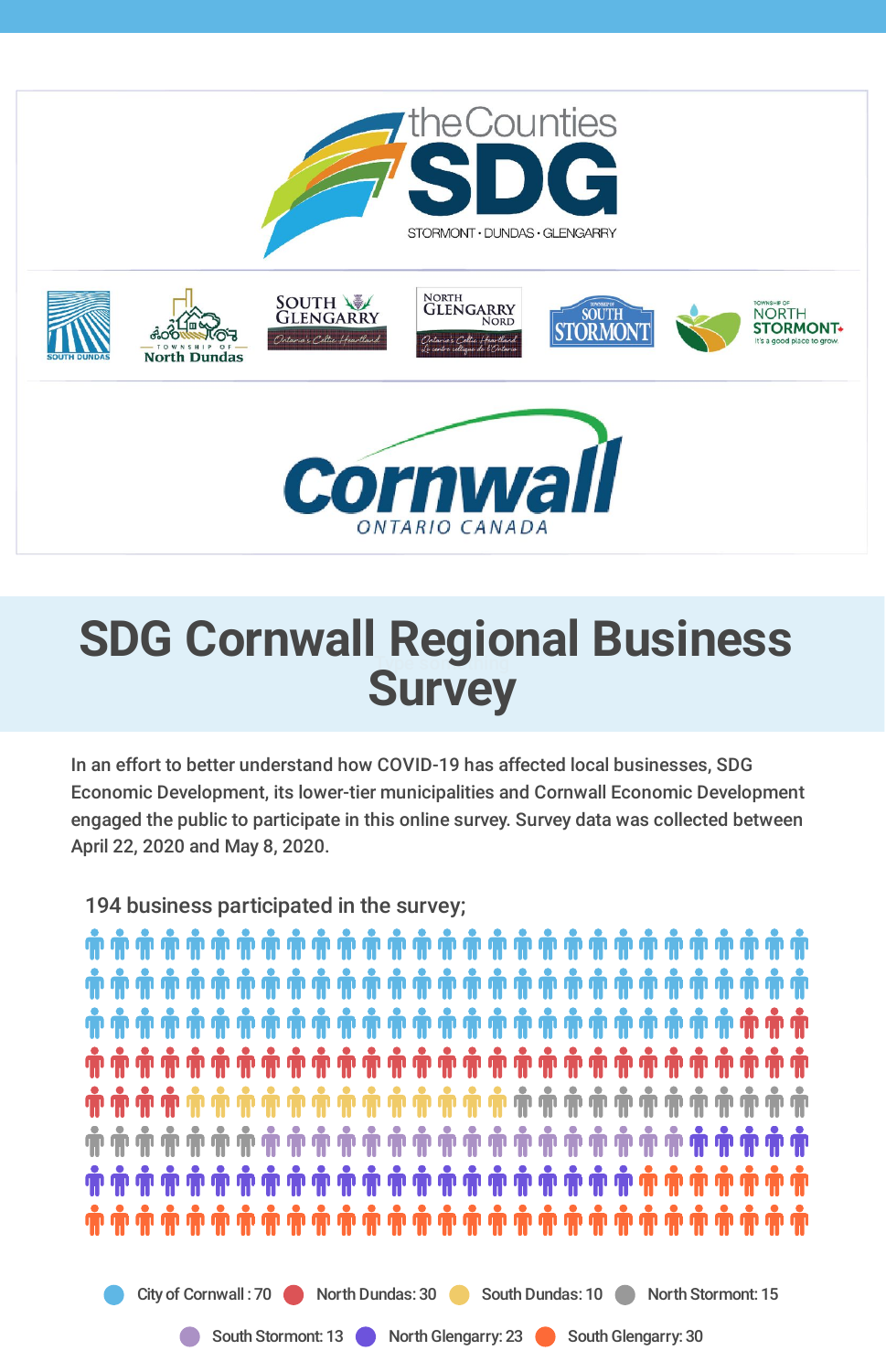### **1. What sector is your business primarily operating in?**



| Accommodation                            | 12                      |
|------------------------------------------|-------------------------|
| <b>Admin Support</b>                     | $\overline{2}$          |
| Agricluture                              | 6                       |
| <b>Arts &amp; Entertainment</b>          | 10                      |
| Construction                             | 13                      |
| <b>Distribution &amp; Warehousing</b>    | $\mathbf{1}$            |
| <b>Education Services</b>                | $\overline{\mathbf{4}}$ |
| <b>Finance &amp; Insurance</b>           | $\overline{4}$          |
| <b>Food Processing</b>                   | 18                      |
| <b>Health care &amp; Social Services</b> | 18                      |
| <b>Manufacturing and Production</b>      | 9                       |
| Not-for-Profit                           | 13                      |
| <b>Personal Services</b>                 | 16                      |
| <b>Repair &amp; Maintenance</b>          | $\overline{4}$          |
| <b>Retail Trade</b>                      | 25                      |
| <b>Tourism Attraction</b>                | $\overline{4}$          |
| Transportation                           | $\overline{7}$          |
| <b>Other</b>                             | 26                      |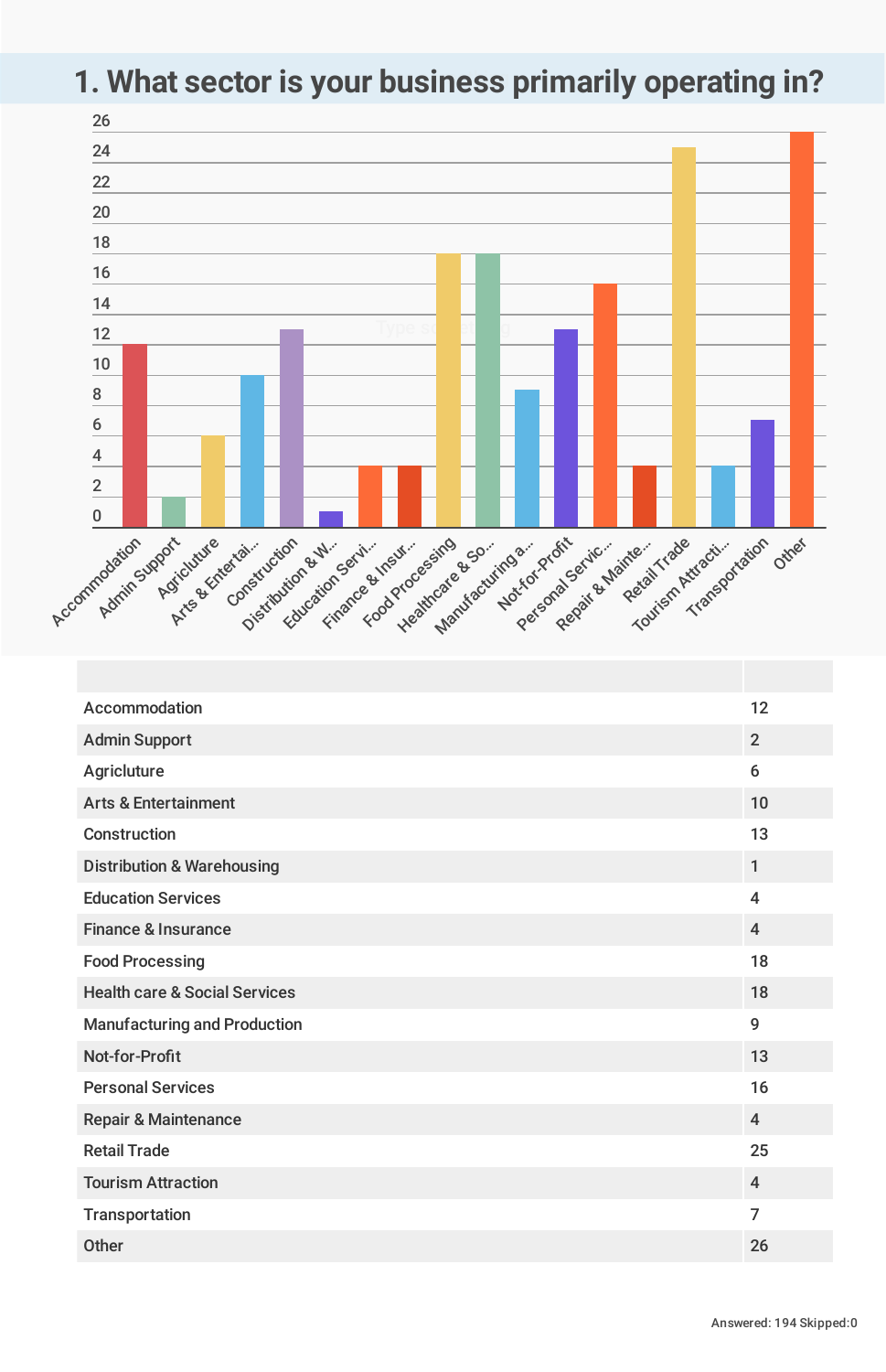### **2. Describe the nature of your business.**



## **3. Has your business been adversely affected by the COVID-19 crisis?**



## **4. Describe the impact of the COVID-19 crisis on staffing levels**

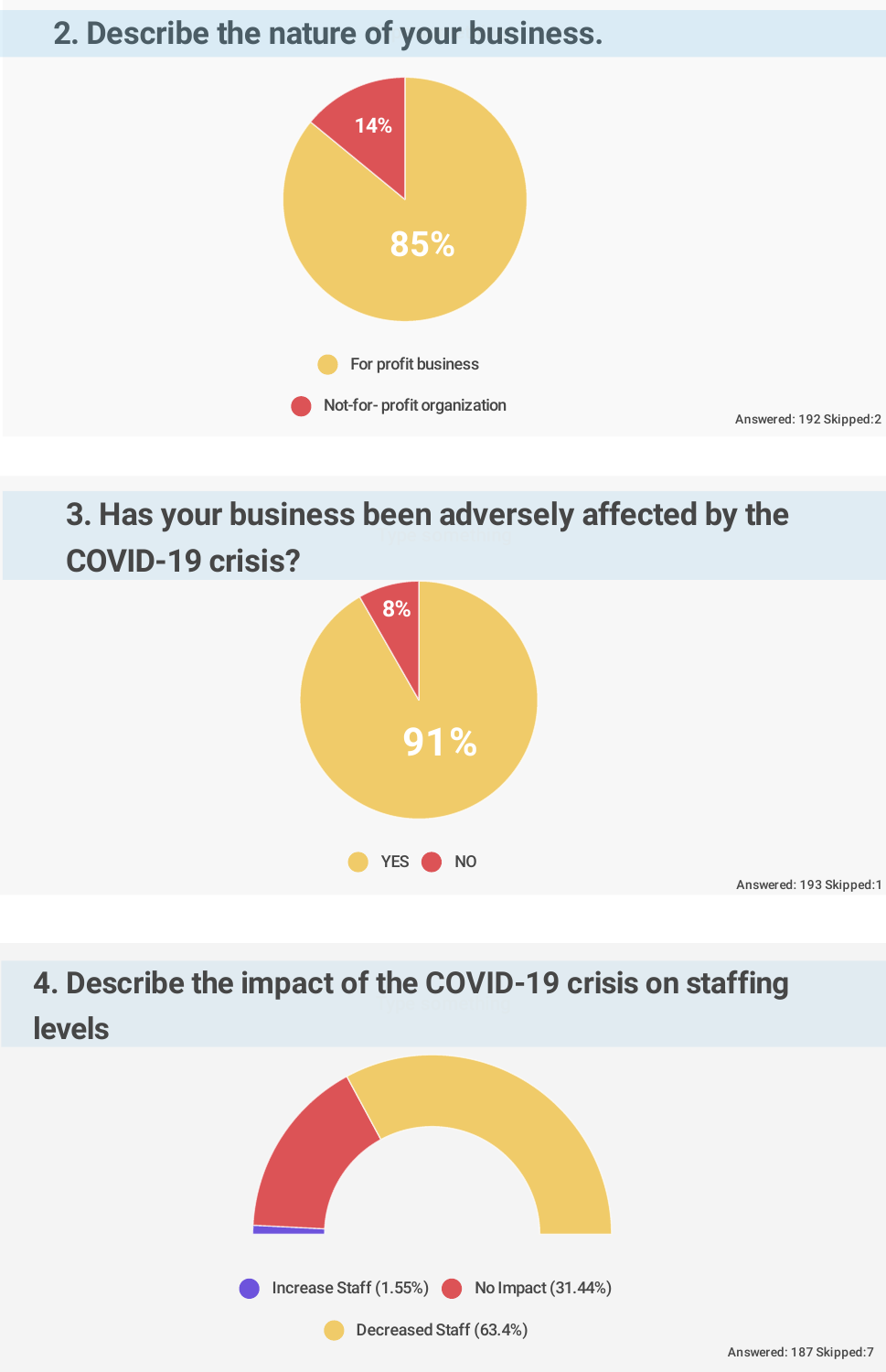### **5. Number of employees before COVID-19**



#### **6. Have you permanently laid off staff?**



#### Type something **7. If yes, how many (permanent)?**



#### **8. Have you temporarily laid off staff?**



Type something **9. If yes, how many (temporary)?**



Answered: 186 Skipped: 8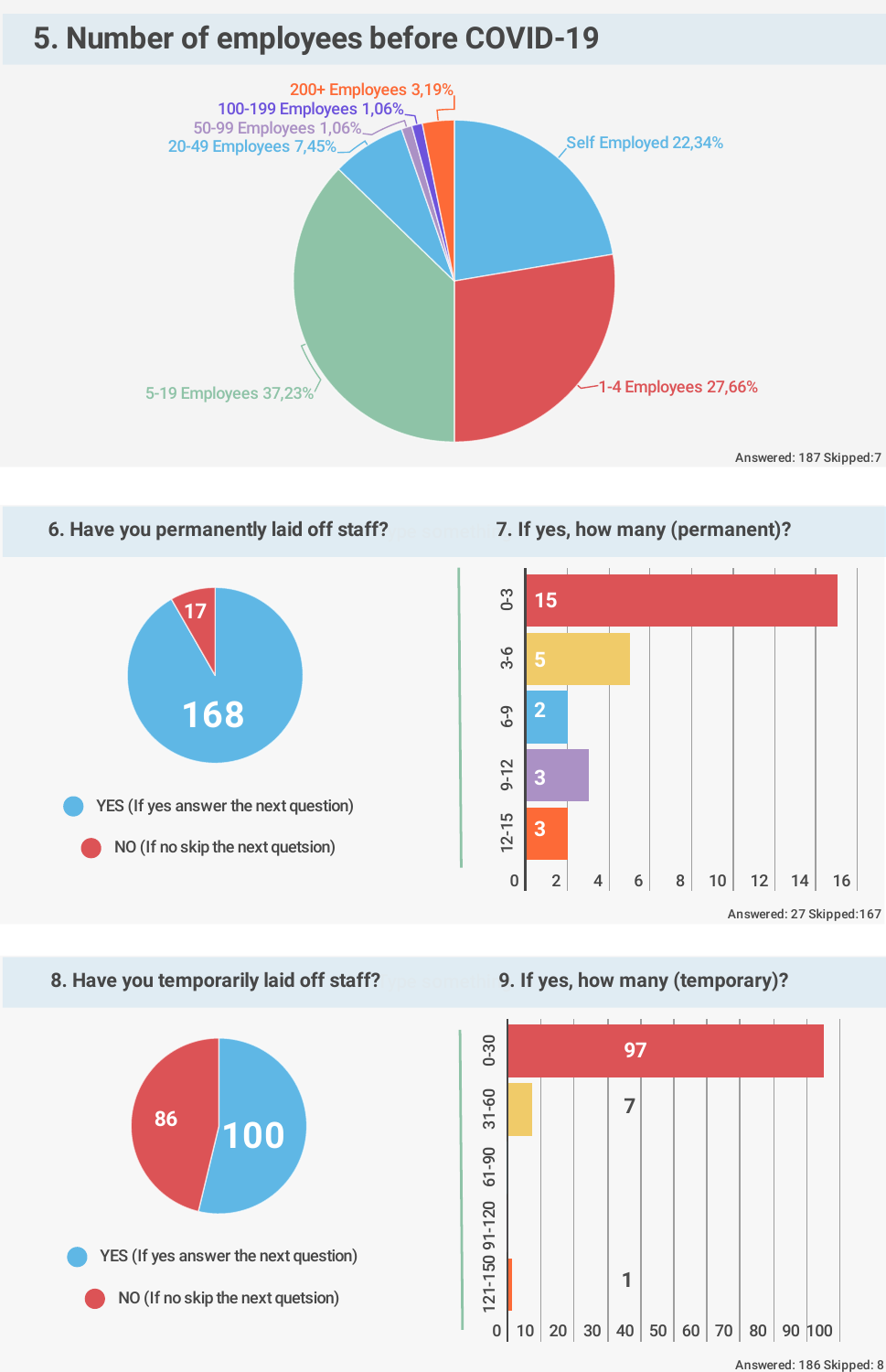### **10. How do your sales/revenue in March/April of 2019 compare to that of 2020?**



#### 11. What actions have you currently taken as a result of COVID-19?



Answered: 185 Skipped: 9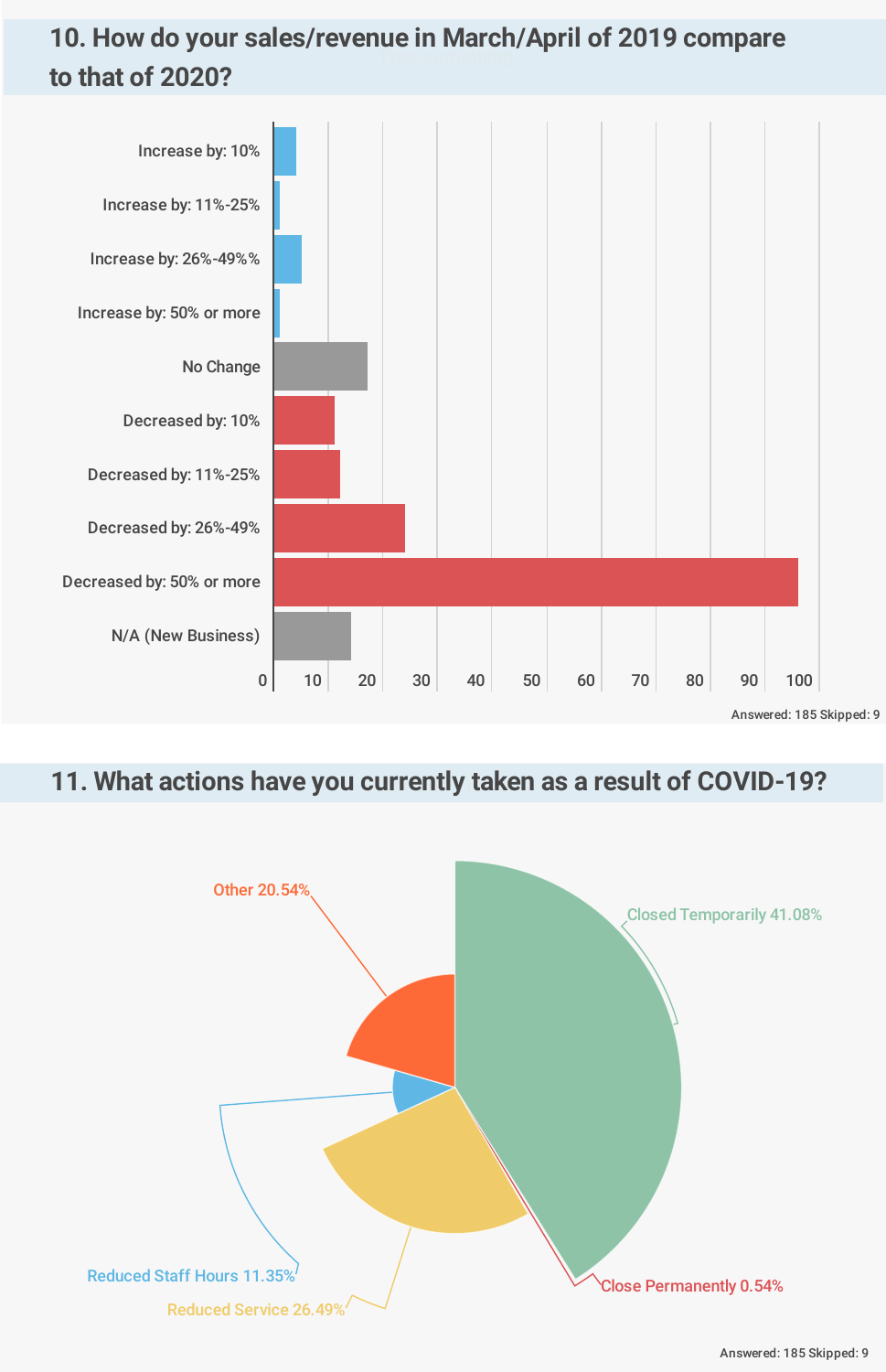### **12. Looking ahead at the next 4-6 months please indicate the risk your business if facing?**



# Type something **13. Have you applied for COVID-19 financial aid?**





 $0 | 10 | 20 | 30 | 40 | 50 | 60 | 70 | 80$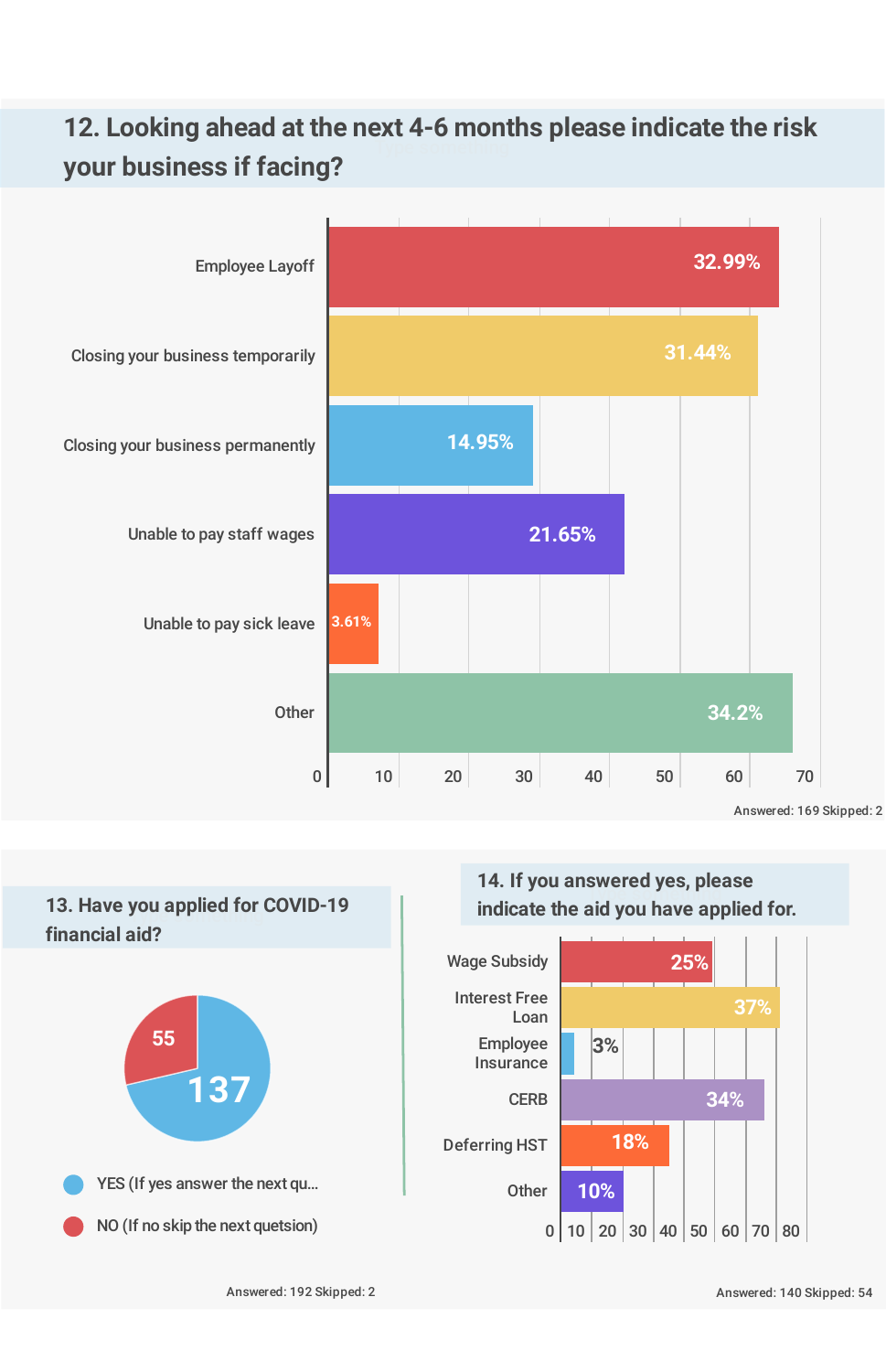15. If you have applied for a loan, were you successful in obtaining the funding?



### **16. What other forms of financial aid do you require during this crisis?**



Answered: 169 Skipped: 2 (respondents could select multiple boxes)